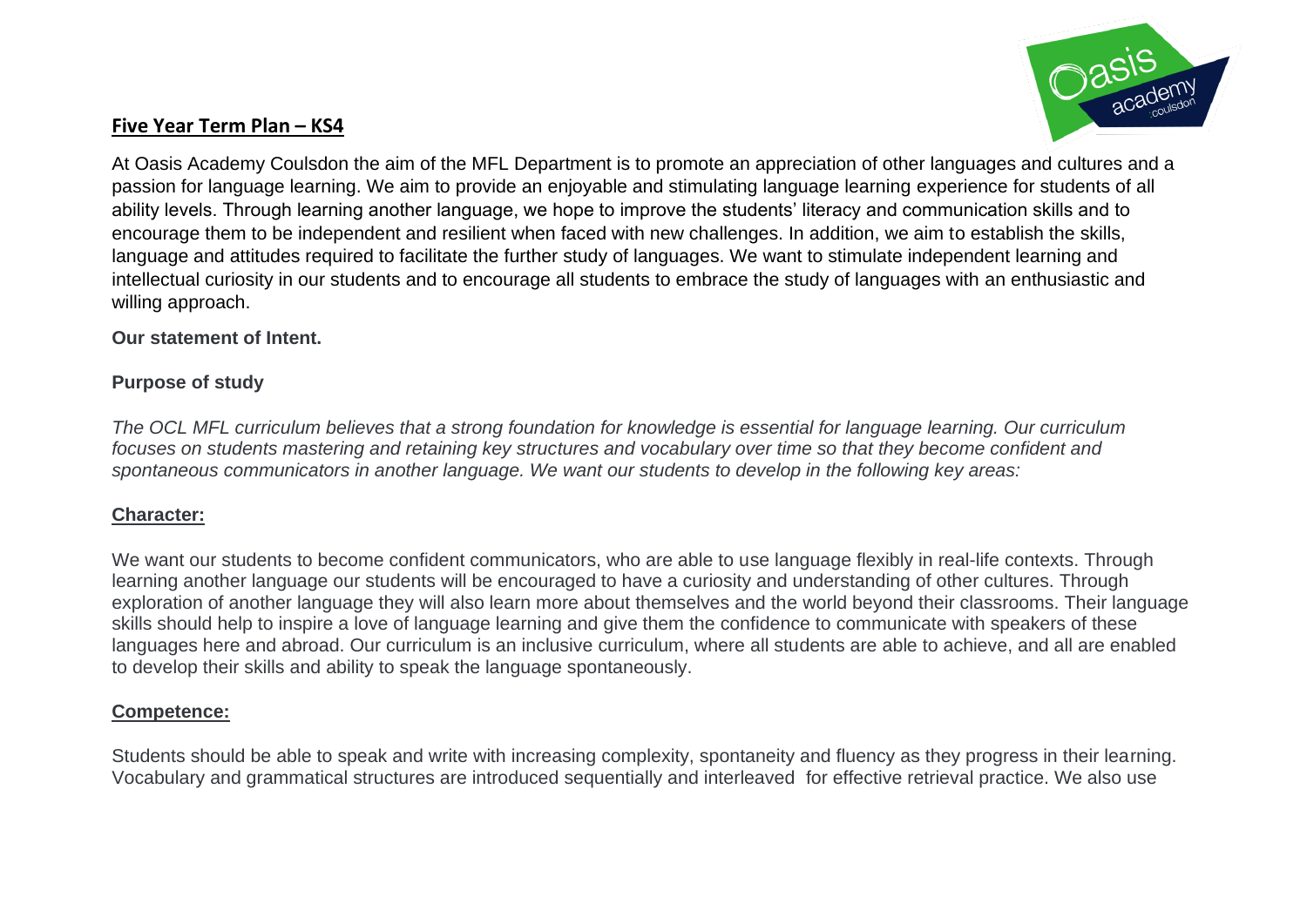

language beyond the curriculum and expose students regularly to authentic texts, culture and student-led discussion, enabling them to deepen their understanding of the French and Spanish-speaking world.

### **Community:**

We want our students to gain an understanding of their local, national and global communities through MFL, by helping them to explore different cultures and communities across the world where the languages are spoken. Our curriculum allows our students to appreciate cultural diversity and discuss complex issues with sensitivity, such as through engaging with social issues. Our goal is that through study, students will gain a sense of global responsibility, respect and tolerance for other cultures.

### **Subject: French and Spanish – 2022 onwards.**

|         | <b>Autumn 1</b>         | <b>Autumn 2</b>       | <b>Spring 1</b>            | <b>Spring 2</b>      | <b>Summer 1</b>              | <b>Summer 2</b>         |
|---------|-------------------------|-----------------------|----------------------------|----------------------|------------------------------|-------------------------|
| Year 10 | <b>Social Issues</b>    | <b>Healthy Living</b> | <b>Family, Friends and</b> | <b>Free Time</b>     | <b>Film module</b>           | <b>Consolidation of</b> |
|         |                         |                       | <b>Future plans</b>        |                      | <b>Amélie</b>                | modules                 |
|         | 1. Social problems :    | 1. Food and drink     |                            | 1. Phones key verbs: | Diarios de motocicleta       | throughout year         |
|         | 2. Justifications       | 2. Justifications     | 1. Adjectives to           | 2. TV programmes:    |                              | 9                       |
|         | 3. Protests and strikes | 3. Sports             | describe others            | 3. French/Spanish    | 1. Music genres:             |                         |
|         | 4. Charities            | 4. Extreme sports     | 2. Saying you get on       | music:               | 2. Film genres:              | 1. Home, town,          |
|         |                         |                       | with people.               | 4. Snazzy            | 3. Expressions of            | neighbourhood           |
|         |                         |                       | 3. Key topic verbs         | Structures:          | assumption:                  | and region              |
|         |                         |                       | 4. Discussion of future    | 5. Going to a        | 4. Physical descriptions:    | 2. School and           |
|         |                         |                       | plans:                     | concert vocabulary:  | 5. Personality descriptions: | studies                 |
|         |                         |                       | 5. Vocabulary for          |                      | 6. Key verbs                 | 3. Post-16 Skills       |
|         |                         |                       | statistics                 |                      | 7. Film review.              | covered: .              |
|         |                         |                       | 6. For or against          |                      |                              | 4. Talking about        |
|         |                         |                       | marriage.                  |                      |                              | different types of      |
|         |                         |                       |                            |                      |                              | jobs and                |
|         |                         |                       |                            |                      |                              | education plans         |
|         |                         |                       |                            |                      |                              | post-16.                |
|         |                         |                       |                            |                      |                              | 5. Expressing           |
|         |                         |                       |                            |                      |                              | plans for the           |
|         |                         |                       |                            |                      |                              | future and giving       |
|         |                         |                       |                            |                      |                              | arguments for           |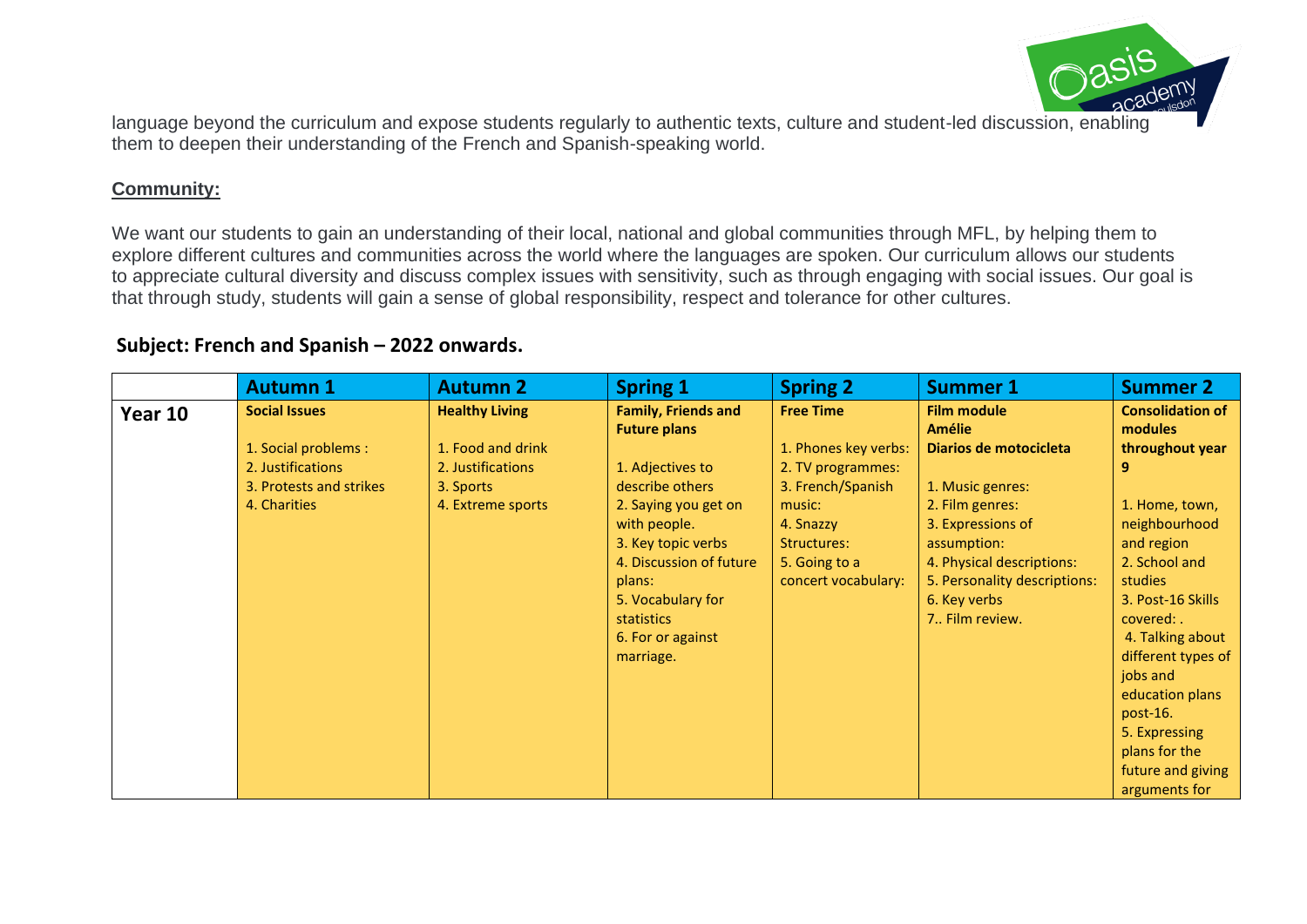

|                                 |                                                                                                                                                           |                                                                                                                                                                                                               |                                                                                                                                                                                      |                                                                                                                                                                                                                                                                                                                                                                                                                         |                                                       | and against<br>different types of<br>post-16<br>education<br>(apprenticeships<br>/university). |
|---------------------------------|-----------------------------------------------------------------------------------------------------------------------------------------------------------|---------------------------------------------------------------------------------------------------------------------------------------------------------------------------------------------------------------|--------------------------------------------------------------------------------------------------------------------------------------------------------------------------------------|-------------------------------------------------------------------------------------------------------------------------------------------------------------------------------------------------------------------------------------------------------------------------------------------------------------------------------------------------------------------------------------------------------------------------|-------------------------------------------------------|------------------------------------------------------------------------------------------------|
|                                 |                                                                                                                                                           |                                                                                                                                                                                                               |                                                                                                                                                                                      |                                                                                                                                                                                                                                                                                                                                                                                                                         |                                                       | 6. Talking about<br>part-time jobs                                                             |
| Assessment<br>and GCSE<br>link. | <b>Summative Assessment</b><br>End of unit assessment                                                                                                     | <b>Summative Assessment</b><br>End of unit assessment                                                                                                                                                         | <b>Summative</b><br>Assessment<br>End of unit assessment                                                                                                                             | <b>Summative</b><br><b>Assessment</b><br>End of unit<br>assessment                                                                                                                                                                                                                                                                                                                                                      | <b>Summative Assessment</b><br>End of unit assessment | <b>Summative</b><br><b>Assessment</b><br>End of year<br>exam.                                  |
| Year 11                         | <b>Travel and Tourism</b><br>1. Countries<br>2. Modes of transport<br>3. Types of weather<br>4. Key verbs for holiday<br>activities<br>5. Places to stay. | <b>Mobile technology and</b><br>social media<br>1. Social<br>media/technology<br>vocabulary<br>2. Arguments for and<br>against social<br>media/technology<br>3. Key topic verbs:<br>4. Dangers of technology. | <b>Global Issues and the</b><br><b>Environment</b><br>1. Key environmental<br>issues:<br>2. Key verbs:<br>3. Key vocabulary for<br>poverty and<br>homelessness<br>4. Justifications: | <b>Revision and</b><br>consolidation.<br>1. Family and<br>friends<br>2. Free<br>time/technology<br>3. Home, town,<br>neighbourhood and<br>region.<br>4. Travel and<br>Tourism<br>5. My studies<br>6. Education post-<br>16<br>Key skills embedded<br>across lessons: 1.<br>Listening practice 2.<br><b>Reading</b><br>comprehension<br>practice 3. Writing<br>practice: 90/150<br>words 4. Speaking<br>practice: photo- | Exams                                                 |                                                                                                |